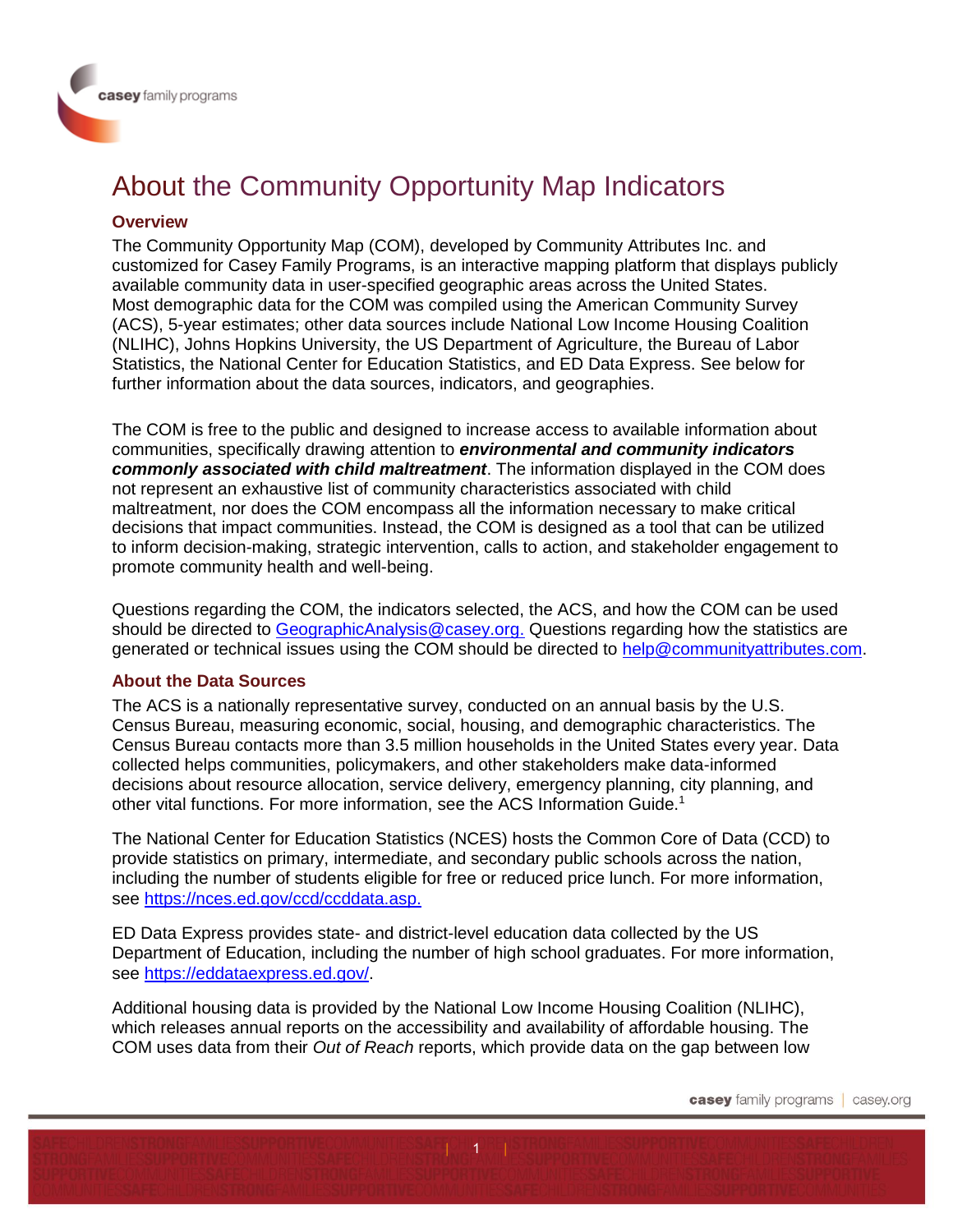income renters' wages and how many hours they would need to work to afford the cost of rental housing in communities across the US. For more information, see [https://reports.nlihc.org/oor.](https://reports.nlihc.org/oor)

The US Department of Agriculture maintains a national database on food access and other measures at the census tract level. The database informs policy makers and other stakeholders on various aspects of food security around the country. For more information, see [https://www.ers.usda.gov/data-products/food-access-research-atlas/download-the-data.aspx.](https://www.ers.usda.gov/data-products/food-access-research-atlas/download-the-data.aspx)

The BLS' Current Population Survey includes a 2017 Contingent Worker Supplement that surveyed employed workers to provide metro-level statistics on the prevalence of "gig" employment. For more information, see [https://www.census.gov/data/datasets/time](https://www.census.gov/data/datasets/time-series/demo/cps/cps-supp_cps-repwgt/cps-contingent.html)[series/demo/cps/cps-supp\\_cps-repwgt/cps-contingent.html.](https://www.census.gov/data/datasets/time-series/demo/cps/cps-supp_cps-repwgt/cps-contingent.html)

The Johns Hopkins Coronavirus Resource Center maintains a set of data related to infections and deaths related to SARS-Cov-2 and COVID-19. For more information, please find Johns Hopkins data at<https://coronavirus.jhu.edu/us-map> .The status of the infection within each county drawn from Esri's COVID-19 Trends for U.S. Counties dataset. For more information, see [https://www.arcgis.com/home/item.html?id=a16bb8b137ba4d8bbe645301b80e5740.](https://www.arcgis.com/home/item.html?id=a16bb8b137ba4d8bbe645301b80e5740)

The Bureau of Labor Services' (BLS) Local Area Unemployment Statistics (LAUS) provide monthly employment statistics at the county level. For more information, see [https://www.bls.gov/lau/#tables.](https://www.bls.gov/lau/#tables) Community Attributes Inc. created a methodology to allocate employment.

## **The Indicators**

The indicators displayed in the COM were carefully selected based on their association with *rates of child maltreatment* and their *availability to the public*. At least one or more of the indicators displayed in the COM are found in other national frameworks and indices that assess community health and well-being.<sup>2</sup>

Broadly speaking, community characteristics have an impact on child abuse and neglect rates in communities, separate from the influence of individual family characteristics. Ecological factors can provide benefits or pose risks to families through such mechanisms as social support, economic distress, residential stability, lack of formal and informal community resources, and community norms related to parenting. The following section provides information on how each indicator in the COM is operationalized—all data comes from the ACS, unless otherwise indicated.

## **Child and Family**

*Children under 5 in poverty* was operationalized as the percentage of the population of children under the age of 5 years in a geographic area for whom poverty status is determined whose household income in the past 12 months is below the poverty level.<sup>3</sup>

*Children without health insurance* was operationalized as the percentage of the population of children under the age of 19 years in a geographic area with no health insurance coverage. 4

*Individuals without health insurance* was operationalized as the percentage of the population in a geographic area with no health insurance coverage.<sup>5</sup>

 $2$  |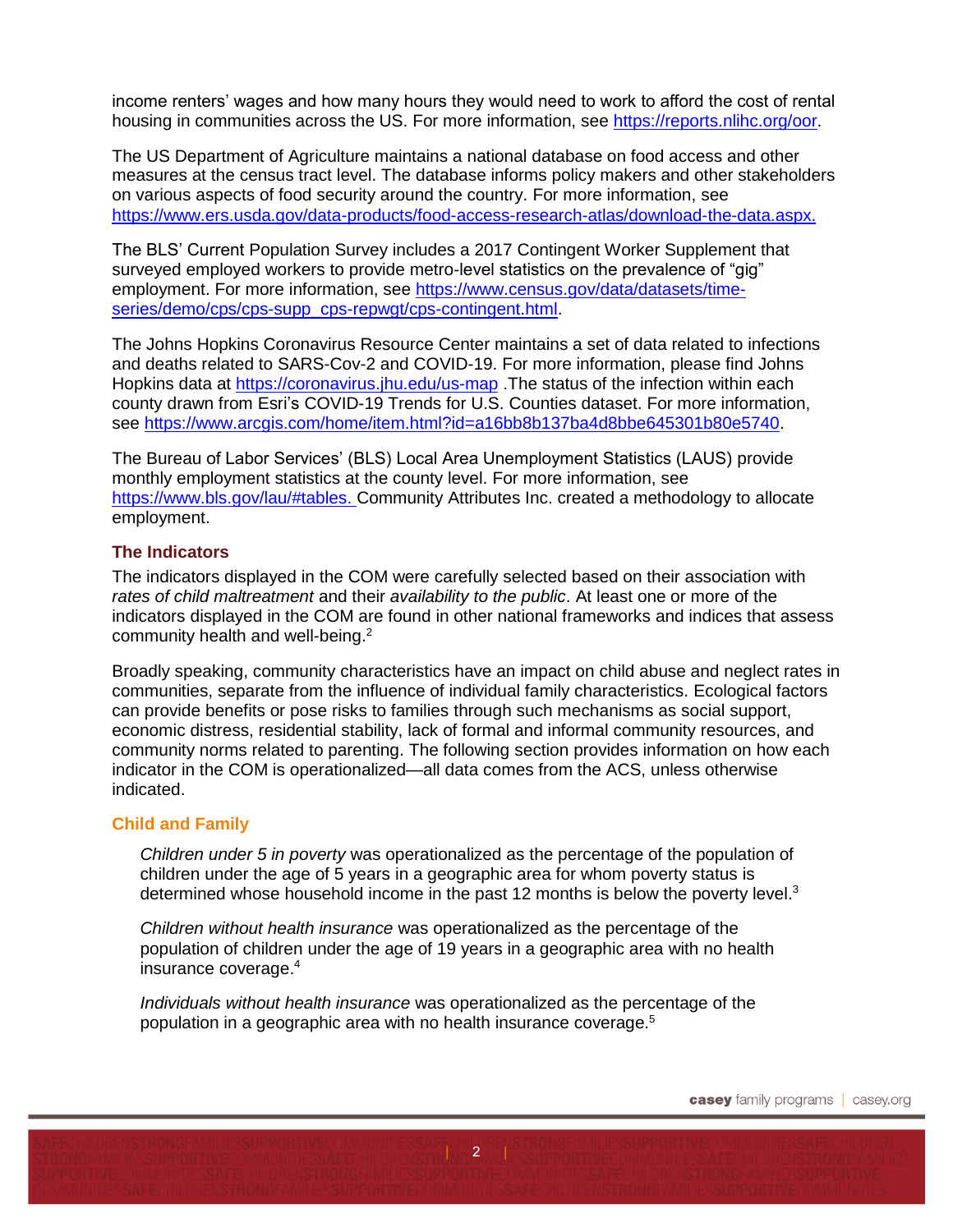*Child to adult ratio* was operationalized as the ratio of the number of children under the age of 14 years to the number of adults aged 21 to 64 years in a geographic area.<sup>6</sup>

*Single mother families* was operationalized as the percentage of family households who indicated a female householder, with no husband present, and living with their own children under 18 years of age. $<sup>7</sup>$ </sup>

*People 65 and over* was operationalized as the percentage of the population over the age of 65 in a geographic area.<sup>8</sup>

#### **Education**

*4-year HS graduation rate* was operationalized as the percentage of students in an adjusted cohort (first-time 9th-graders in a particular school year, adjusted by adding students who immigrate from another country or transfer into the cohort after  $9<sup>th</sup>$  grade and subtracting any students who transfer out, emigrate to another country, or die) in a geographic area who graduated within 4 years with a regular high school diploma.<sup>9</sup>

*Age 25+ without a GED* was operationalized as the percentage of adults aged 25 and over in a geographic area who do not have a regular high school diploma, general educational development (GED) diploma or alternative credential.<sup>10</sup>

*Age 25+ with HS diploma/GED* was operationalized as the percentage of adults aged 25 and over in a geographic area who have a regular high school diploma, general educational development (GED) diploma or alternative credential (or higher educational attainment).<sup>9</sup>

*Age 25+ with a bachelor's degree or more* was operationalized as the percentage of adults aged 25 and over in a geographic area who have a bachelor's degree or more. $9$ 

#### **Economy**

*Unemployment rate* was operationalized as the percentage of the population aged 16 years and over in a geographic area who are in the civilian labor force and unemployed.<sup>11</sup>

*Poverty rate* was operationalized as the percentage of the population in a geographic area for whom poverty status is determined whose household income in the past 12 months is below the poverty level.<sup>12</sup>

*Alternative work rate* was operationalized as the estimated proportion of workers in a metro area who are employed in non-traditional work arrangements, including independent contractors, on-call workers, temporary help agency workers, and workers provided by contract firms.<sup>13</sup>

*Households under 200% poverty* was operationalized as the percentage of the population in a geographic area for whom poverty status is determined whose household income in the past 12 months is 200% of the poverty line or less.<sup>14</sup>

*Median household income* was operationalized as the household income value in a geographic area where half of household incomes in the past 12 months are higher and half of household incomes in the past 12 months are lower (i.e., the middle value).<sup>15</sup>

 $|3|$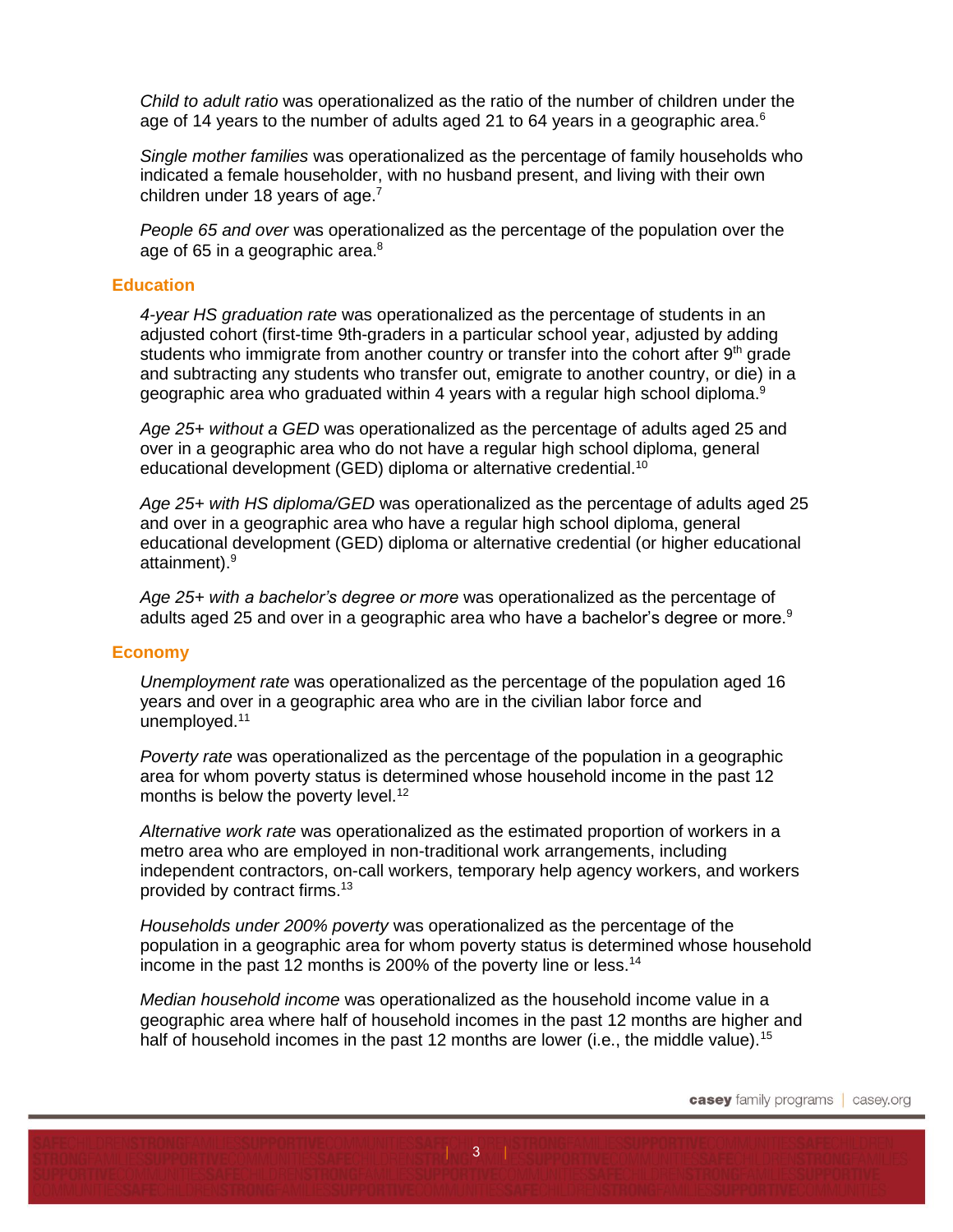## **Housing**

*Work hours/week to rent a two-bedroom home at minimum wage* was operationalized as the average number of hours residents in a county/metro area would need to work at minimum wage to afford a two-bedroom rental home at fair market rent.<sup>16</sup> This data comes from the NLIHC and is only available for a county/metro area.

*Housing cost burden* was operationalized as the percentage of owners and renters in a geographic area living in occupied housing units paying 30 percent or more of their household income toward their mortgage or rent, where selected monthly costs as a percentage of household income could be computed.<sup>17</sup>

*Resident turnover* was operationalized as the percentage of the population in a geographic area aged 1 year and older who moved in the last year.<sup>18</sup>

*Vacant housing* was operationalized as the percentage of housing units in a geographic area that are unoccupied.<sup>19</sup>

#### **Accessibility**

*Access to healthy food* was operationalized as whether residents within a given census tract live within a half mile of a grocery store or farmers market in urban areas, or 10 miles in rural areas. Data is from the US Department of Agriculture.<sup>20</sup>

*Accessing SNAP benefits* was operationalized as the number of people in a geographic area receiving SNAP (Supplemental Nutrition Assistance Program) benefits.<sup>21</sup>

*Computer and internet access* was operationalized as the number of households in a geographic area that have a computer and internet subscription in the home.<sup>22</sup>

*Reduced and free lunch eligibility* was operationalized as the percentage of students eligible for Free or Reduced lunch, reported by individual schools. Data is from the National Center for Education Statistics.<sup>23</sup>

*Commute mode* was operationalized as the number of people in a geographic area to commute by driving alone, transit, walking, carpool, or bicycle.<sup>24</sup>

#### **COVID-19**

*Confirmed total cases* was operationalized as the total number of people who took a COVID-19 test and were positive in the selected area for the duration of the pandemic. Data is from the Johns Hopkins Center of Systems Science and Engineering.<sup>25</sup>

*Confirmed deaths* was operationalized as the total number of people who tested positive for COVID-19 and later died from the disease. Data is from the Johns Hopkins Center of Systems Science and Engineering.<sup>26</sup>

*COVID trend* was operationalized by simplifying the stages of pandemic outbreaks, into two trends, Increasing and Decreasing, which are determined by overall case counts, the recovery period of the disease, counts of new cases per day and rate of change in new cases per day over the previous weeks, and other epidemiological metrics. Links to the full methodology can be found in the endnotes. Data is from the Esri Living Atlas.<sup>27</sup>

 $\vert 4 \vert$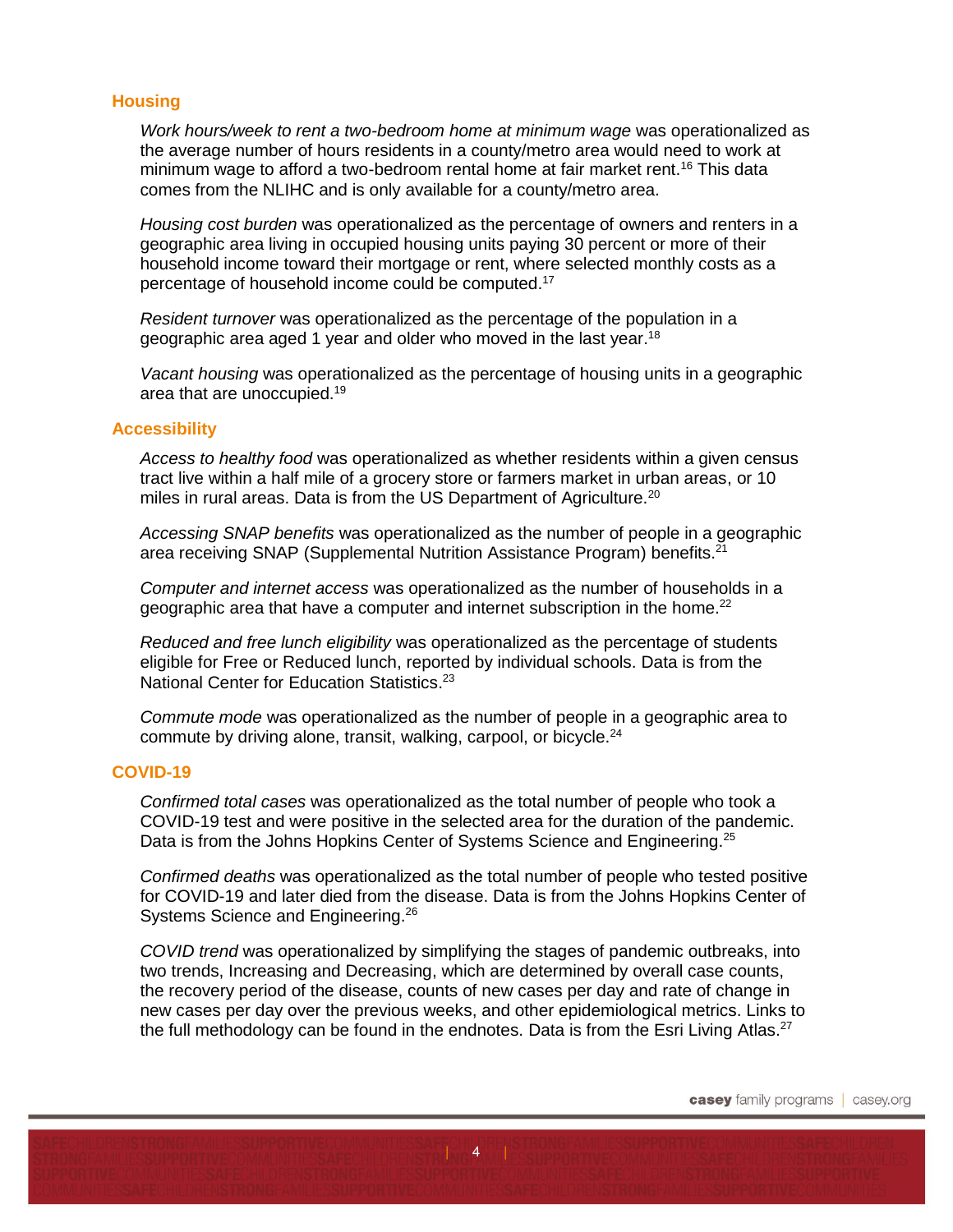*Cases/100k residents* was operationalized as the proportion of confirmed cases relative to population size in a given area. It is calculated by (confirmed cases / population) x 100,000. Data is from the Johns Hopkins Center of Systems Science and Engineering.<sup>28</sup>

*Current unemployment rate estimate* is the unemployment rate calculated by dividing the number of a given county's employed workers by its labor force and subtracting the result from 1. Data is from the Bureau of Labor Statistics' Local Area Unemployment Statistics.<sup>29</sup> Allocation of unemployment claims to census tract level was performed by Community Attributes Inc. economic analysts. Contact [info@communityattributes.com](mailto:info@communityattributes.com) for additional methodology information.

# **Demographic Characteristics**

At the bottom of each data category tab, the COM also includes demographic characteristics of neighborhoods that provide important context about communities, including:

- *Population*<sup>30</sup>
- *Foreign born*<sup>31</sup>
- *Race and ethnicity*<sup>32</sup>

# **Map Options**

The COM provides "Map Options" which allow overlays to be placed over the map and include:

- $\blacksquare$  COVID-19<sup>25</sup>
- *Education level<sup>9</sup>*
- *Limited English proficiency<sup>33</sup>*
- *People of color<sup>20</sup>*
- *Population density<sup>18</sup>*
- *Poverty rate<sup>11</sup>*
- *Unemployment rate<sup>10</sup>*

# **Race/Ethnicity Disaggregation**

Data for several of the indicators can be disaggregated by race (Asian, Black, Native American, Other, Pacific Islander, Two or More Races, White) and ethnicity (Hispanic, non-Hispanic). It is important to note that some groups will be much lower or higher than the overall estimate, and because of smaller sample sizes, estimates may not average to the overall estimate.

 $5<sub>°</sub>$ 

The indicators with disaggregated data available include:

- Children under 5 in poverty
- Children without health insurance
- **Individuals without health insurance**
- Child to adult ratio
- Single mother families
- Age 25+ without a GED
- Age 25+ with HS diploma/GED
- Age 25+ with bachelor's degree or more
- Poverty rate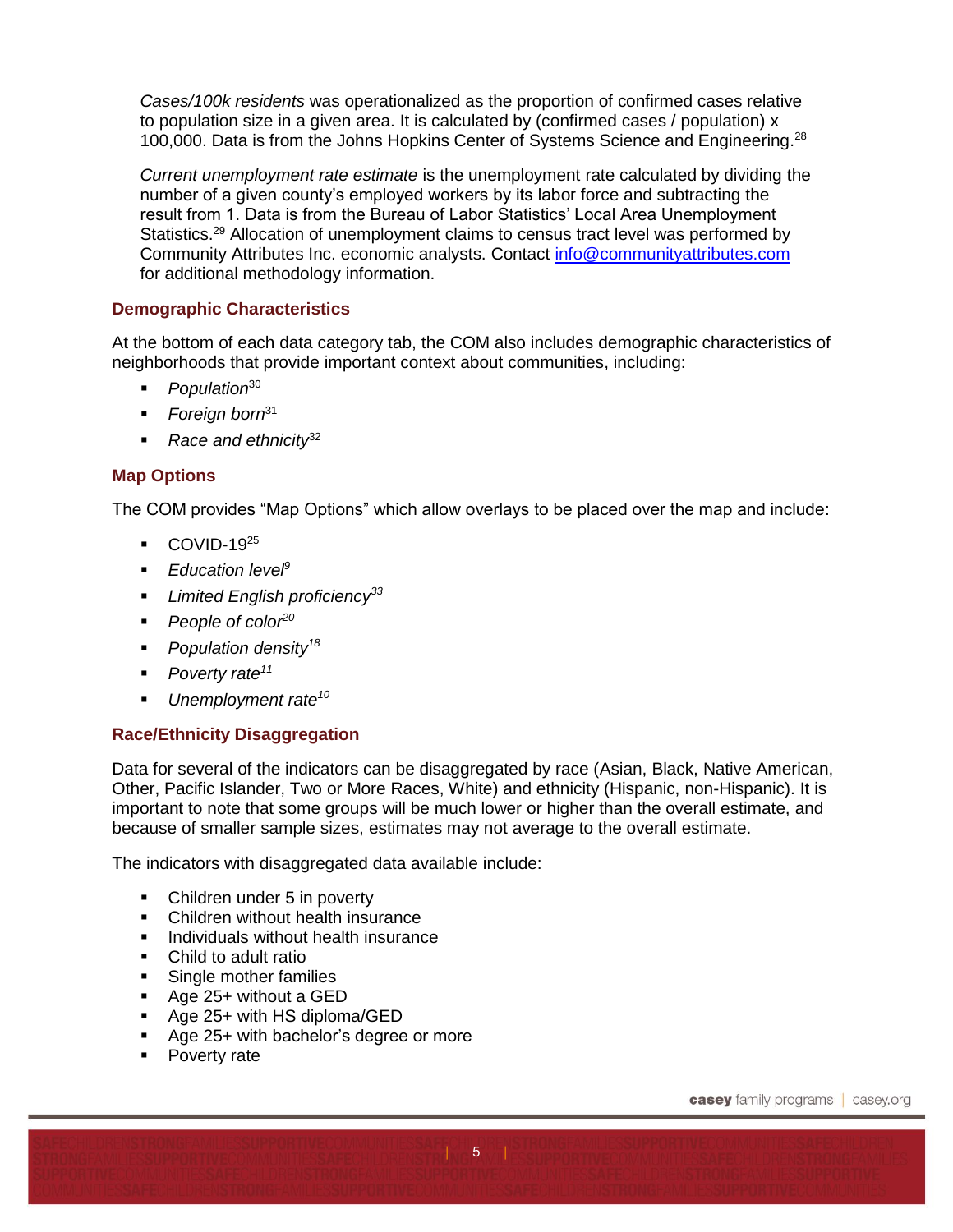- Median household income (not available for non-Hispanic/Latino)
- **Accessing SNAP benefits**

## **The Level of Geography**

Estimates provided in the COM are extrapolated from the Census *tract* or *block group* level. Census tracts, which generally comprise between 1,200 and 8,000 people depending on the population density, are "relatively permanent statistical subdivisions of a county or equivalent entity. The primary purpose of census tracts is to provide a stable set of geographic units for the presentation of statistical data."<sup>34</sup> Block groups are statistical divisions of census tracts.<sup>35</sup> Because some estimates in the COM are aggregated from these smaller geographic units, slight differences may exist between COM estimates and larger census-designated places such as ZIP code tabulation areas or cities.

Further, the COM allows the user to obtain information on ZIP codes as defined by the U.S. Postal Service and by congressional district. These ZIP codes do not directly map onto the ZIP code tabulation areas used by the Census Bureau; instead, ZIP code estimates for the Community Opportunity Map are derived using information on the block groups and census tracts whose geographic center lies within the user-specified ZIP code. In other words, these ZIP code estimates are approximations and will include some information on individuals residing within or outside of a given postal ZIP code.

It is also important to note that small area estimates, by their nature, carry larger margins of error. Some of this margin of error is reduced by using *5-year* estimates from the ACS, but users should still use caution when interpreting community data from the COM. The COM provides a snapshot of information, but it is best used as a supplement to additional information available about communities, especially rich, qualitative information that cannot be captured by high-level area estimates.

 $6<sup>1</sup>$ 

#### **Reference Notes**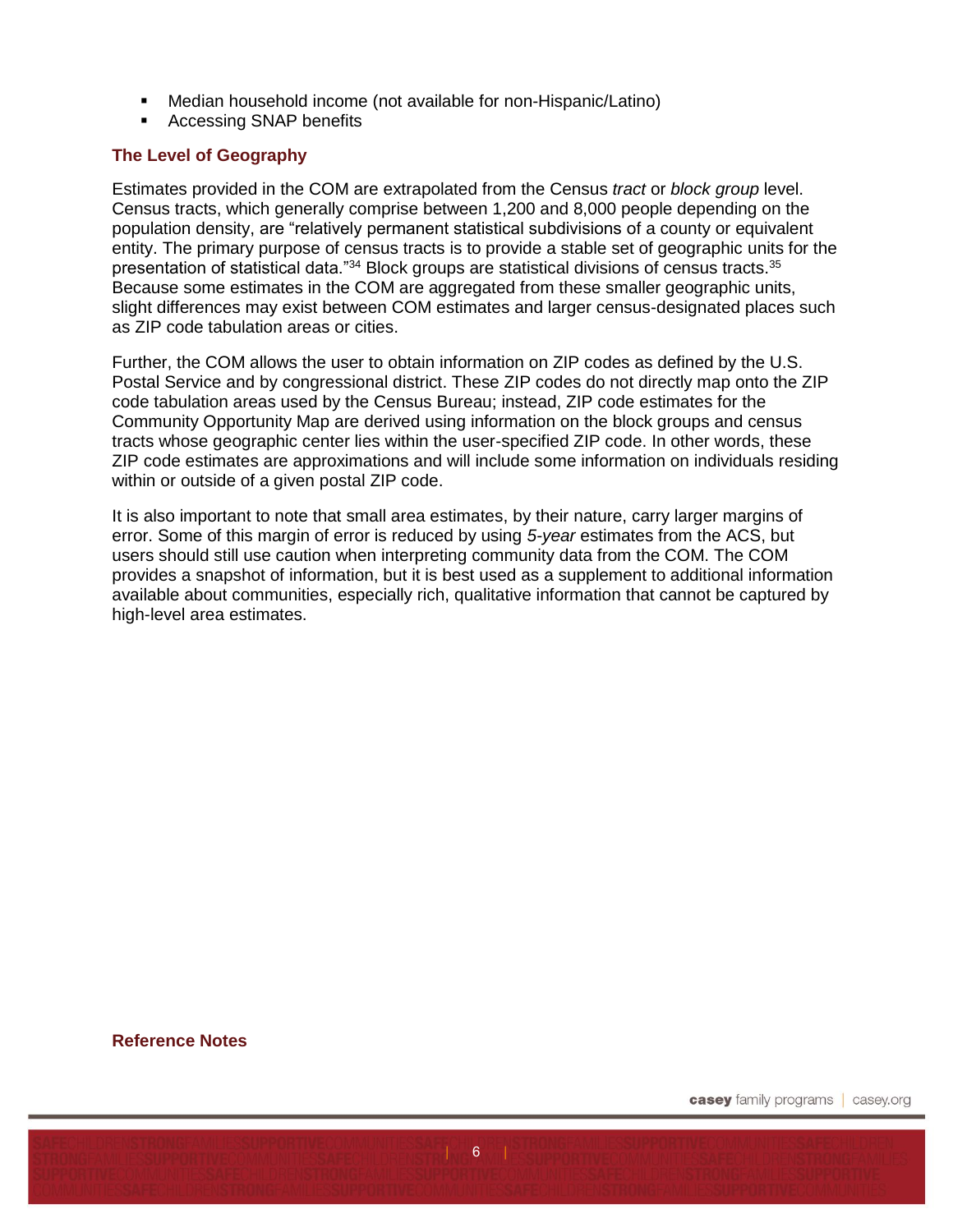<sup>1</sup> U.S. Census Bureau. (2017, October). American Community Survey information guide. Washington, DC: U.S. Census Bureau, U.S. Department of Commerce, Economics and Statistics Administration. Available at [https://www.census.gov/content/dam/Census/programs-surveys/acs/about/ACS\\_Information\\_Guide.pdf.](https://www.census.gov/content/dam/Census/programs-surveys/acs/about/ACS_Information_Guide.pdf)

- <sup>2</sup> For example, see: U.S. Department of Housing and Urban Development. (2015). *Healthy Communities Index (HCI): Core indicators*. Available at [https://www.huduser.gov/healthycommunities/sites/default/files/public/HCI%20Indicators%202015.pdf;](https://www.huduser.gov/healthycommunities/sites/default/files/public/HCI%20Indicators%202015.pdf) University of Wisconsin Population Health Institute and the Robert Wood Johnson Foundation. (2017). *County health rankings & roadmaps*. Available a[t http://www.countyhealthrankings.org/;](http://www.countyhealthrankings.org/) U.S. Department of Health and Human Services, Office of Disease Prevention and Health Promotion. (2018). *Social determinants of health*. Available at [https://www.healthypeople.gov/2020/topics-objectives/topic/social-determinants-of-health;](https://www.healthypeople.gov/2020/topics-objectives/topic/social-determinants-of-health) Annie E. Casey Foundation. (2018). *KIDS COUNT data center*. Available a[t http://datacenter.kidscount.org/;](http://datacenter.kidscount.org/) Centers for Disease Control and Prevention, Agency for Toxic Substances & Disease Registry. (2013). *The social vulnerability index*. Available a[t https://svi.cdc.gov/;](https://svi.cdc.gov/) Institute for Child, Youth and Family Policy, The Heller School, Brandeis University. (2018). *Diversitydatakids.org: Data for a diverse and equitable future*. Available at [http://www.diversitydatakids.org/.](http://www.diversitydatakids.org/)
- <sup>3</sup> U.S. Census Bureau, American Community Survey, (Annual) American Community Survey 5-Year Estimates. *Table B17001: Poverty status in the past 12 months by sex by age*. Available a[t https://data.census.gov.](https://factfinder.census.gov/)
- <sup>4</sup> U.S. Census Bureau, American Community Survey, (Annual) American Community Survey 5-Year Estimates. Table B27001: Health insurance coverage status by sex and age. Available at [https://data.census.gov](https://data.census.gov/).
- <sup>5</sup> U.S. Census Bureau, American Community Survey, (Annual) American Community Survey 5-Year Estimates. Table B27001: Health insurance coverage status by sex and age. Available a[t https://data.census.gov.](https://data.census.gov/)
- <sup>6</sup> U.S. Census Bureau, American Community Survey, (Annual) American Community Survey 5-Year Estimates. *Table B01001: Sex*  by age. Available at **https://data.census.gov.**
- <sup>7</sup> U.S. Census Bureau, American Community Survey, (Annual) American Community Survey 5-Year Estimates. *Table B11003*: *Family type by presence and age of own children under 18 years*. Available a[t https://data.census.gov.](https://factfinder.census.gov/)
- <sup>8</sup> U.S. Census Bureau, American Community Survey, (Annual) American Community Survey 5-Year Estimates. *Table B01001: Sex by age*. Available at [https://data.census.gov.](https://factfinder.census.gov/)
- <sup>9</sup> U.S. Department of Education, Four-Year Adjusted Cohort Graduation Rates. *SY 2017-2018 District-Level Graduation Rates*. Available at https://eddataexpress.ed.gov/.
- <sup>10</sup> U.S. Census Bureau, American Community Survey, (Annual) American Community Survey 5-Year Estimates. *Table B15003: Educational attainment for the population 25 years and over*. Available a[t https://data.census.gov.](https://factfinder.census.gov/)
- <sup>11</sup> U.S. Census Bureau, American Community Survey, (Annual) American Community Survey 5-Year Estimates. *Table B23025: Employment status for the population 16 years and over*. Available at [https://data.census.gov.](https://factfinder.census.gov/)
- <sup>12</sup> U.S. Census Bureau, American Community Survey, (Annual) American Community Survey 5-Year Estimates. *Table B17021: Poverty status of individuals in the past 12 months by living arrangement*. Available a[t https://data.census.gov.](https://factfinder.census.gov/)
- <sup>13</sup> U.S. Bureau of Labor Statistics, Current Population Survey, (2017) Contingent Worker Supplement. *Contingent Work FILE: PES1*. Available at [https://www.census.gov/data/datasets/time-series/demo/cps/cps-supp\\_cps-repwgt/cps-contingent.html.](https://www.census.gov/data/datasets/time-series/demo/cps/cps-supp_cps-repwgt/cps-contingent.html)
- <sup>14</sup> U.S. Census Bureau, American Community Survey, (Annual) American Community Survey 5-Year Estimates. *Table B17024: Age by ratio of income to poverty level in the past 12 months*. Available a[t https://data.census.gov.](https://factfinder.census.gov/)
- <sup>15</sup> U.S. Census Bureau, American Community Survey, (Annual) American Community Survey 5-Year Estimates. *Table B19013: Median household income in the past 12 months (in 2017 inflation-adjusted dollars)*. Available a[t https://data.census.gov.](https://factfinder.census.gov/)
- <sup>16</sup> National Low Income Housing Coalition, Out of Reach: State Data. Available at [https://reports.nlihc.org/oor.](https://reports.nlihc.org/oor)
- <sup>17</sup> U.S. Census Bureau, American Community Survey, (Annual) American Community Survey 5-Year Estimates. *Table B25093: Age of householder by selected monthly owner costs as a percentage of household income in the past 12 months* and *Table B25070: Gross rent as a percentage of household income in the past 12 month*s. Available a[t https://data.census.gov.](https://factfinder.census.gov/)
- <sup>18</sup> U.S. Census Bureau, American Community Survey, (Annual) American Community Survey 5-Year Estimates. *Table B07003: Geographical mobility in the past year by sex for current residence in the United States*. Available a[t https://data.census.gov.](https://factfinder.census.gov/)
- <sup>19</sup> U.S. Census Bureau, American Community Survey, (Annual) American Community Survey 5-Year Estimates. *Table B25002: Occupancy status*. Available a[t https://data.census.gov.](https://factfinder.census.gov/)
- <sup>20</sup> U.S. Department of Agriculture, Food Access Research Atlas, (2015) Food Access Research Atlas Data Download 2015. LILATracts\_halfAnd10. Available at [https://www.ers.usda.gov/data-products/food-access-research-atlas/download-the](https://www.ers.usda.gov/data-products/food-access-research-atlas/download-the-data.aspx)[data.aspx.](https://www.ers.usda.gov/data-products/food-access-research-atlas/download-the-data.aspx)
- <sup>21</sup> U.S. Census Bureau, American Community Survey, (Annual) American Community Survey 5-Year Estimates. *Table B19058: Public Assistant Income or Food Stamps/SNAP in the Past 12 Months for Households*. Available at [https://data.census.gov](https://factfinder.census.gov/).

 $\overline{7}$